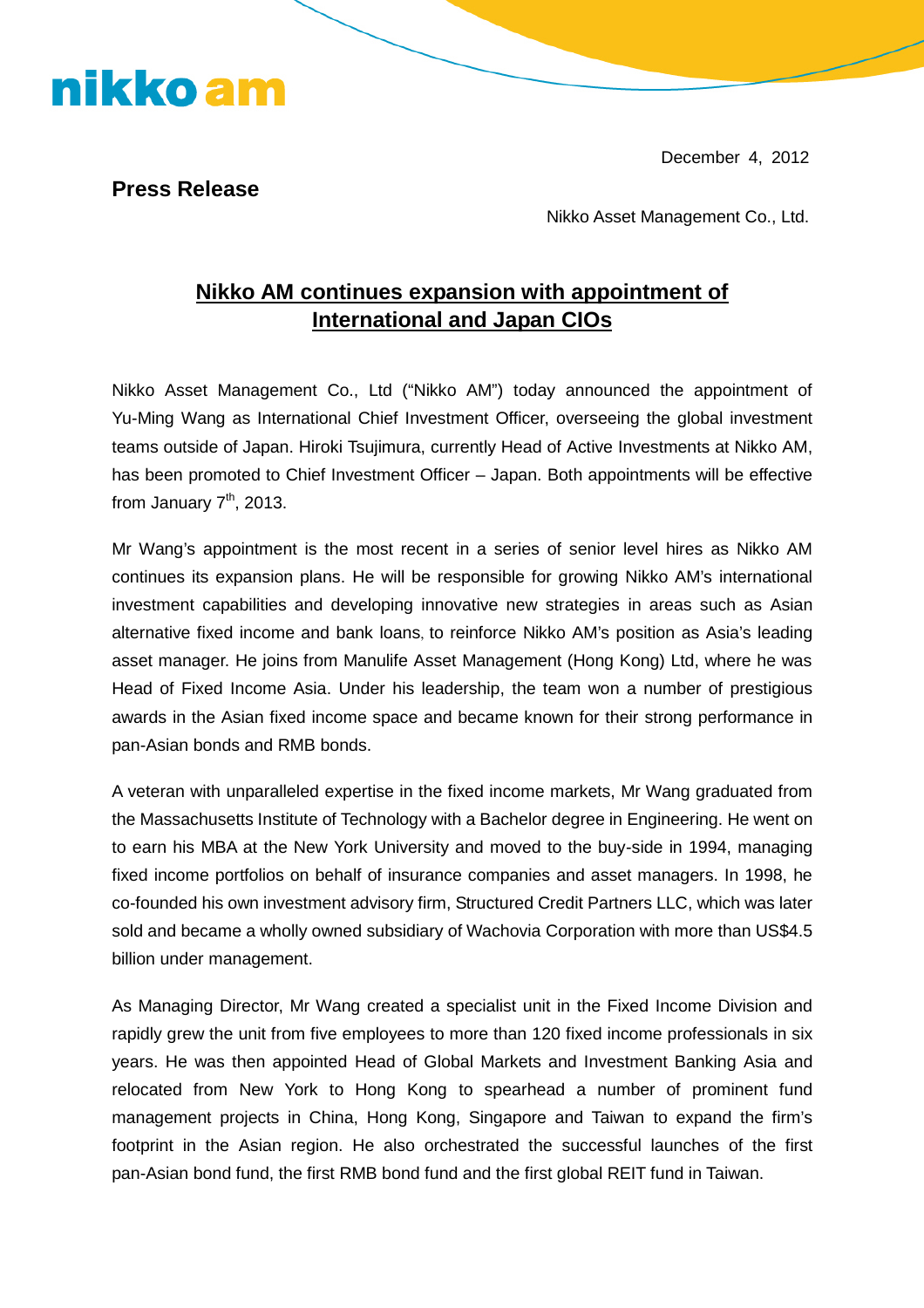## nikko am

**Commenting on the appointment, Bill Wilder, President and Chief Investment Officer of Nikko AM said:** "Yu-Ming has an impressive range of experiences in global fixed income, a core component of our business, and we are very pleased to have attracted someone of his calibre to join us. As Nikko AM continues its expansion plans, Yu-Ming, with his proven track record, his in-depth knowledge of the region and his experience of building out an award-winning investment team in Asia, will be instrumental in growing our expertise particularly in Asian fixed income and equities, strengthening Nikko AM's position as Asia's leading asset manager."

Hiroki Tsujimura, currently Head of Active Investments at Nikko AM, has been promoted to Chief Investment Officer – Japan. Mr Tsujimura, who has over 20 years of experience in the investment and financial industry, joined Nikko AM in December 2004 as Global Head of Alternative Investments and Chief Investment Officer of Nikko Asset Management Americas, Inc, in the New York office, responsible for overseeing the management of various alternative asset classes, including the highly successful global macro strategy.

Prior to joining Nikko AM, Mr Tsujimura was Executive Vice President at Nikko Securities Co. International, having served in a number of senior level roles in New York and Japan. In New York, he was responsible for heading the equity trading division and established the proprietary trading desk. Back in Japan, Mr Tsujimura then took the lead in forming a joint venture company with one of the largest brokerage houses in the United States. In his new role at Nikko AM, Mr Tsujimura will be responsible for overseeing all investment management activities in the Tokyo office.

**Mr Wilder commented:** "Hiroki Tsujimura's knowledge of active and alternative investments in Japan is second to none. His promotion to Chief Investment Officer – Japan is in recognition of the leadership qualities and innovation that he has brought to Nikko AM's business in Japan and overseas."